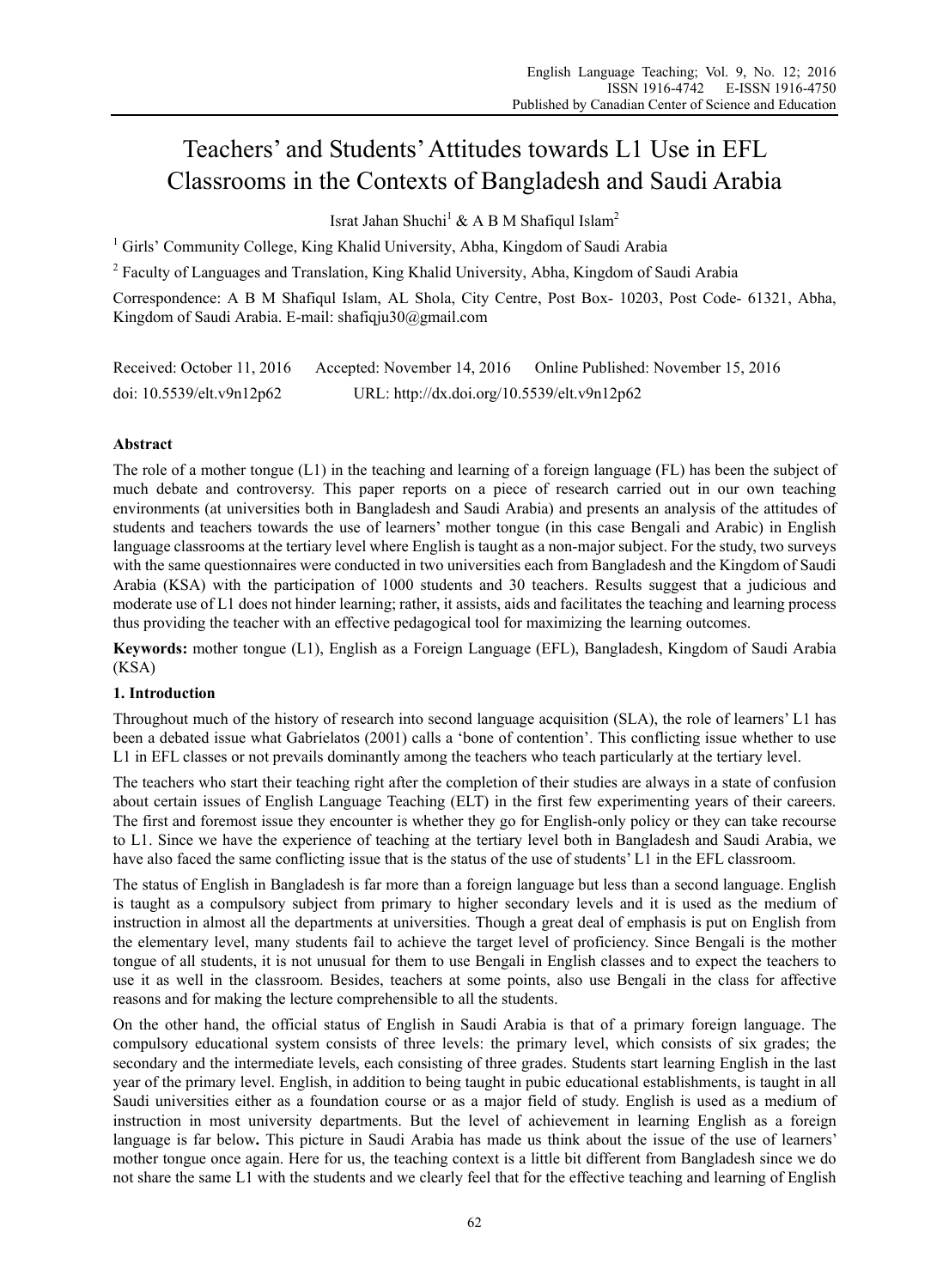we need to use the students' L1 to some extent.

Under these circumstances, we feel to share our ideas and feelings with other teachers and want to know their thoughts about and learners' attitudes towards the same issue as well. And this idea has driven us to conduct the present study in two different contexts. The areas this paper is going to investigate in more detail are whether the use of students' L1 in the classroom, either by the teacher, the students, or both, hinders the learning of a target language (TL)/foreign language (in this case English) or can facilitate it ; and if it facilitates, why, when, how, and to what extent, L1 should be used.

## *1.1 Significance of the Study*

The greater demand of English language learning for instrumental purposes and the failure of the EFL learners to achieve target level of proficiency have made us think about this research. The findings regarding the frequency, amount, reasons, occasions, and ways of L1 use in EFL classrooms will guide the practicing teachers about how to use L1 fruitfully in EFL classrooms for the effective learning outcomes. Moreover, the implications drawn from the study can be beneficial to the teacher trainers, and help the administrators and curriculum developers to understand the needs and attitudes of the students regarding the use of their L1. The teaching techniques emerged from the recommendations of the participant teachers may bring about a qualitative change in the approach towards L1 use in EFL classes. Furthermore, the study will help researchers unearth many socio-psychological aspects of EFL teaching that many researchers were not able to explore. And importantly, it will serve as a future reference for researchers on the subject of EFL teaching and learning.

## **2. Theoretical Background and Material Studied**

Many and varied methods and approaches have been put forth both in favor of and against the use of the students' L1 in the EFL classroom**.** Grammar Translation Method (GTM) thus allows the extensive use of L1 to explain new items and to enable comparisons to be made between FL/L2 and L1 (Richards & Rodgers, 2001, p. 5). The Community Language Learning (CLL) approach also supports the use of L1 in FL/L2 classrooms, particularly in early stages of language learning (ibid., pp. 90-91). On the contrary, Audio-lingual Method (ALM) and Direct Method (DM) reject the use of L1 in FL/L2 classrooms and argue that FL/L2 should be taught without any translation and any reference to L1. The Natural Approach (NA) developed by Krashen and Terrell (1983) argues that except the limited L1 use only in the very initial stages of FL/L2 learning, the target language should always be used in the classroom without any translation and use of L1. The Communicative Language Teaching (CLT) approach does not forbid L1 use in FL/L2 classroom completely. It allows the instructor and students to use the L1 judiciously where possible (Richards & Rodgers, 2001, p. 156).

Many second language acquisition (SLA) theories have discussed the significant role of learners' L1 in learning and teaching a foreign language. The idea of 'language transfer' by Selinker (1972) thus advocates the natural occurring of L1 in FL learning programs where learners transfer elements from their mother tongue to the FL. According to Ringbom (1987), "in all the aspects of phonology, grammar and lexis, the existence of elements perceived to be similar to previously acquired knowledge can be assumed to have a facilitating effect on L2-comprehension" (Ringbom, 1987, p. 56). Ferrer (2002) in his 'contrastive analysis' argues, "the principal role of cross-linguistic referencing is akin to consciousness-raising". He further cites Rutherford's, "successful learning comes about only when what is learned can be meaningfully related to something that is already known" and recommends "a judicious use of cross-linguistic comparison techniques when doing grammar work in the English classroom" (Ferrer, 2002, p. 6). The affective filter hypothesis by Krashen (1982) claims that learners with high motivation, self-confidence, a good self-image, and a low level of anxiety are better equipped for success in second language acquisition. Low motivation, low self-esteem, and debilitating anxiety can combine to raise the affective filter and form a 'mental block' that prevents comprehensible input from being used for acquisition. Hence, the use of L1 "reduces anxiety and enhances the affective environment for learning, takes into account socio-cultural factors, facilitates incorporation of learners' life, experiences and allows for learner-centered curriculum development" (Auerbach, 1993, p. 20).

As a term originally borrowed from sociolinguistics, code-switching in SLA has been traditionally looked upon as a symptom of error and lack of competence though Cook (2001) considers code-switching a pedagogical instrument in the hand of teachers, and many research findings have supported his view. One of the latest studies by Qian et al., (2009) investigated the functions of teachers' code-switching where they identified two broad categories: methodological and social. Methodological code-switching was used for L1 translation, clarification, highlighting, and efficiency in the case of lack of enough time. Instances of social code switching included the use of L1 for praise, encouragement, and disapproval of learners' behavior. Likewise, in her study, Inbar-Lourie (2010) indicated that teachers used code-switching mainly for catalyzing comprehension, coping with discipline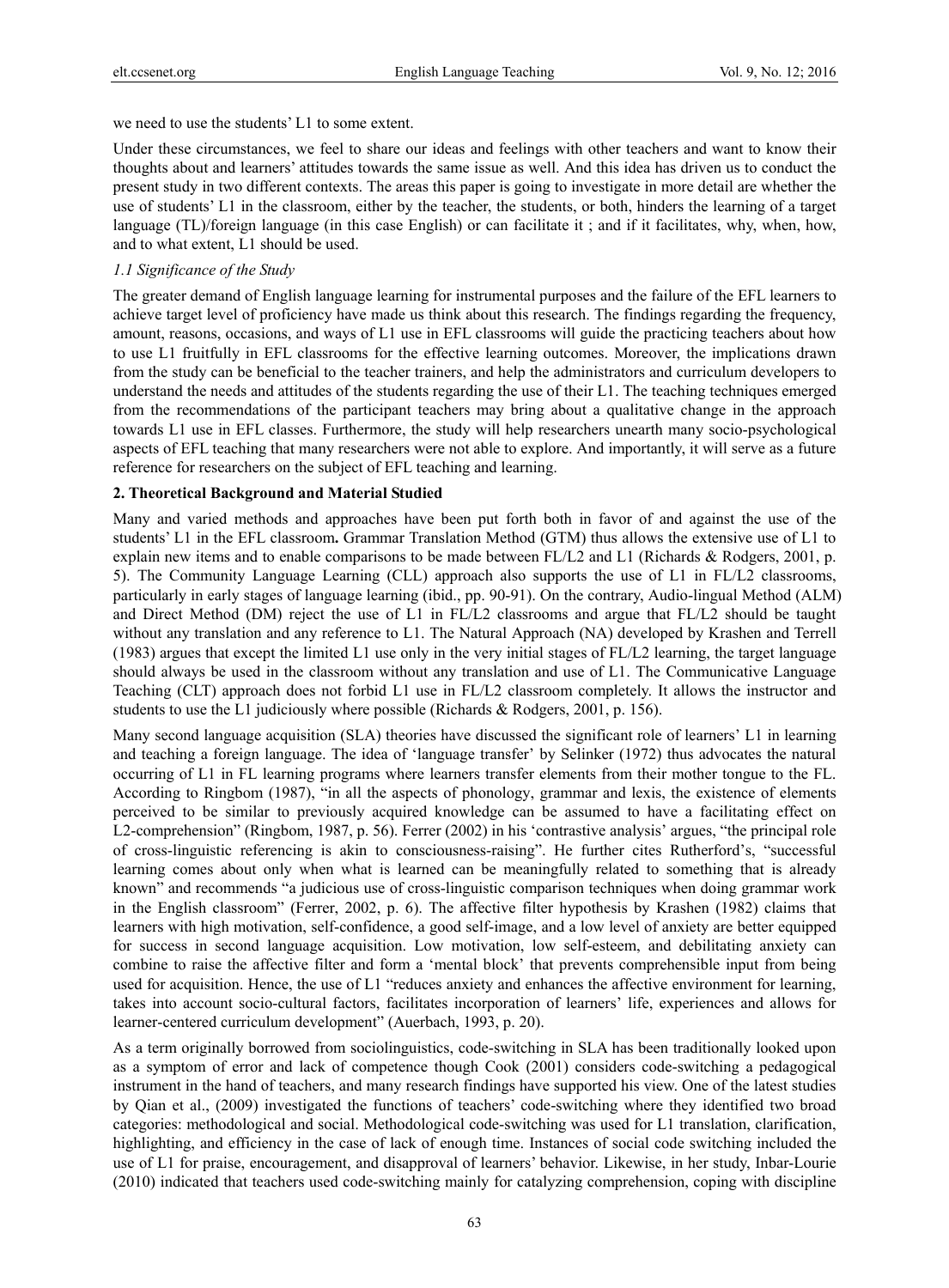problems, explaining grammar, introducing new concepts, giving a sense of achievement to the child, embedding information from other subjects, and encouraging and comforting the students. Sali (2014) also showed that all the teachers employed code-switching to communicate the content of the lesson, regulate the classroom interactions, shift the focus of the lesson and build rapport with the students in general.

Most of the research studies have validated the benefits of the use of learners' L1 in EFL classrooms though a very few ones are against it. The study of Alkadasy (2008) revealed the role of Arabic as facilitating in the learning of English. In addition, students were of the view that using Arabic was one of the very few effective ways to understand English. The study concluded that teachers should be made aware that using Arabic purposively would lead to more interaction in English. Kim Anh (2010) studied the attitudes of Vietnamese university teachers towards using Vietnamese (L1) in teaching English. The findings revealed that judicious use of L1 is necessary in some situations in teaching English. In this research, all the participants supported the use of L1 in the classes. They stated that L1 was a part of their teaching method and could play a positive role in their classroom. Leeming (2011) conducted a smaller-scale study with four Japanese high school students where he argued for potential benefits of using L1 in assisting learners. He also pointed out, students' L1 use is subject to contextual factors such as their interlocutor and the classroom atmosphere.

We can infer from the literature that the findings of one study investigating occasions, reasons for and attitudes towards L1 use in an EFL classroom might be different from those of other studies. Consequently, the findings of one study in the review of literature cannot be generalized. But this study is different from the previous ones in many aspects. First, here the participant students belong to the tertiary level and they learn English as a non-major subject. Second, the research has been carried out in two different contexts- Bangladesh and Saudi Arabia- with an aim to raise the generalizability and acceptability of the findings. Third, in Bangladesh , English language teachers share the same mother tongue with the students while in Saudi Arabia, the participant teachers belong to different nationalities with different mother tongues and the students are from many middle-eastern countries with the same mother tongue- Arabic. Therefore, it covers a wider range of participants for which the study has got more validity and reliability. For that, the study also stands unique.

## **3. Methods and Techniques**

### *3.1 Sampling*

Random sampling is followed in this study because, here, all the population has the same chance to be selected. Two types of samples are used for the present study: students and teachers.

#### *3.2 Subject*

A survey was conducted at the two universities in Dhaka, the capital city of Bangladesh to assess students' and teachers' responses and thoughts about the use of L1 in English language classroom. The same survey was also conducted at the two state-run universities of Saudi Arabia: King Khalid University in Abha and Jazan University in Jizan. For the present study, 500 each tertiary level students from both Bangladesh and KSA have been randomly selected. To collect data, 30 teachers of those institutions have been interviewed through questionnaires.

#### *3.3 Instrumentation*

In the present study, two questionnaires - students' and teachers'- are used to elicit information from the respondents on different issues towards the use of learners' L1 in EFL classes. In these two questionnaires, most of the questions are similar though some are different. The present study employed a mixed method design where both qualitative and quantitative data collection are conducted simultaneously in an embedded mixed methods approach (Creswell, 2008).The first four questions were almost same for both teachers and students and used for quantitative data. Questions five and six were prepared particularly for teachers and for qualitative data.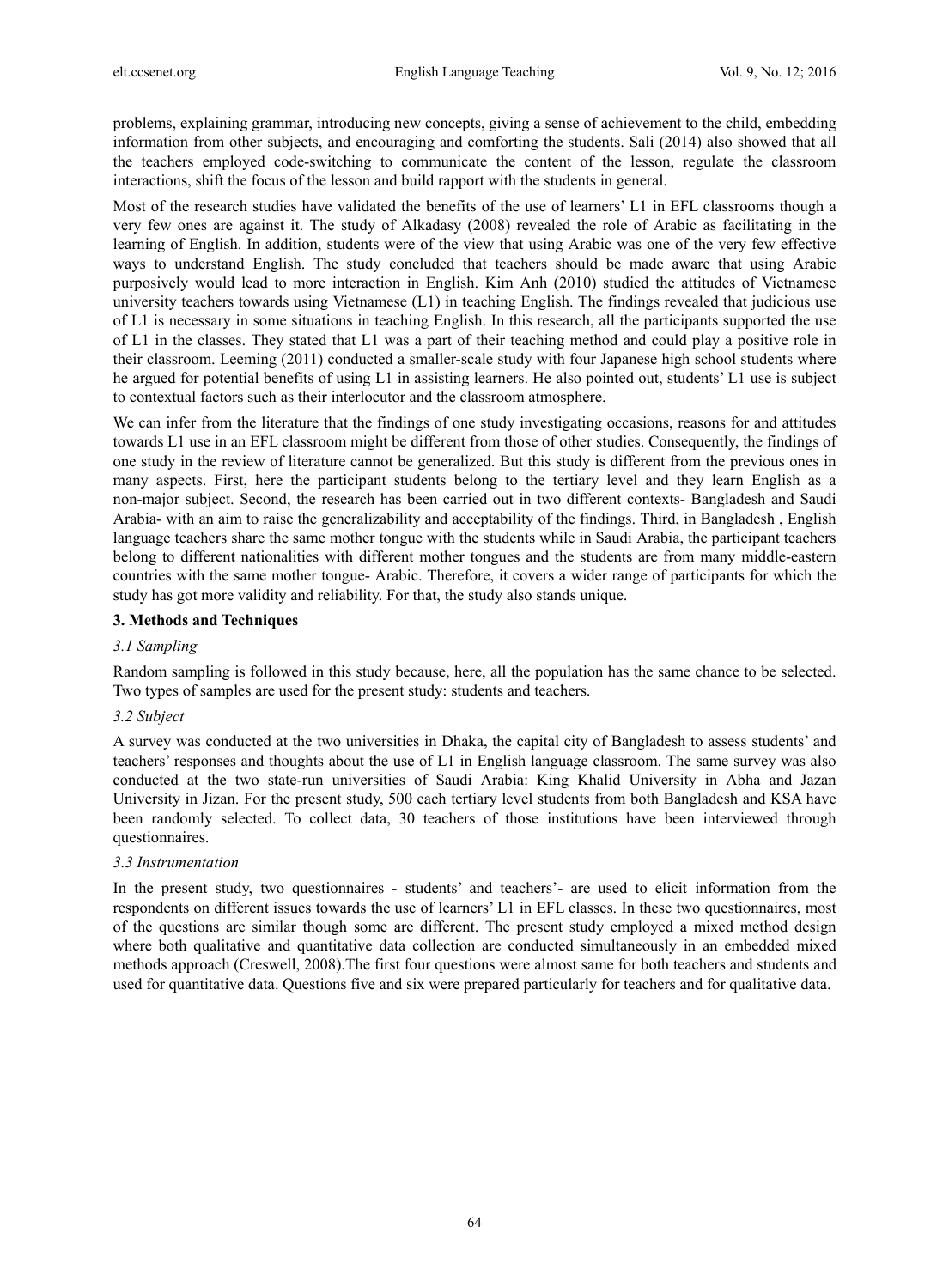## **4. Results and Discussion**



Should Arabic/Bengali be used in English language classroom?



Figure 1. Use of L1 in the English class viewed by teachers

56% and 61% teachers from KSA and Bangladesh respectively believe that L1 should be used in English classes though a considerable number of teachers in KSA (33%) are against using L1 in classes. Only 19% Bangladeshi teachers think that Bengali should be avoided completely in EFL classrooms. 11% teachers in Saudi Arabia and 20% Bangladeshi teachers feel that L1 should not be used too much; rather it should be used occasionally and when necessary. But everything depends on the context and the level of the learners. Therefore, we see that the majority of the teachers in both the countries support the use of L1 unconditionally.

Student Response - 01

Should Arabic/Bengali be used in English language classroom?



Figure 2. Use of L1 in the English class viewed by students

The bar chart (in Figure 2) shows that a good number of students- 77% from Saudi Arabia and 58% from Bangladesh- are of the view that their L1 should be used in English classes. But 19% Saudi students think negatively about using L1 while that percentage of Bangladeshi students is 26%. Only four percent Saudi students think that L1 can be used sometimes and in some situations, while 16% students from Bangladesh feel that L1 should be considered sometimes depending on the necessity of the students. Hence, we find consistency regarding the views of both teachers and students about the use of L1 in the target language classroom.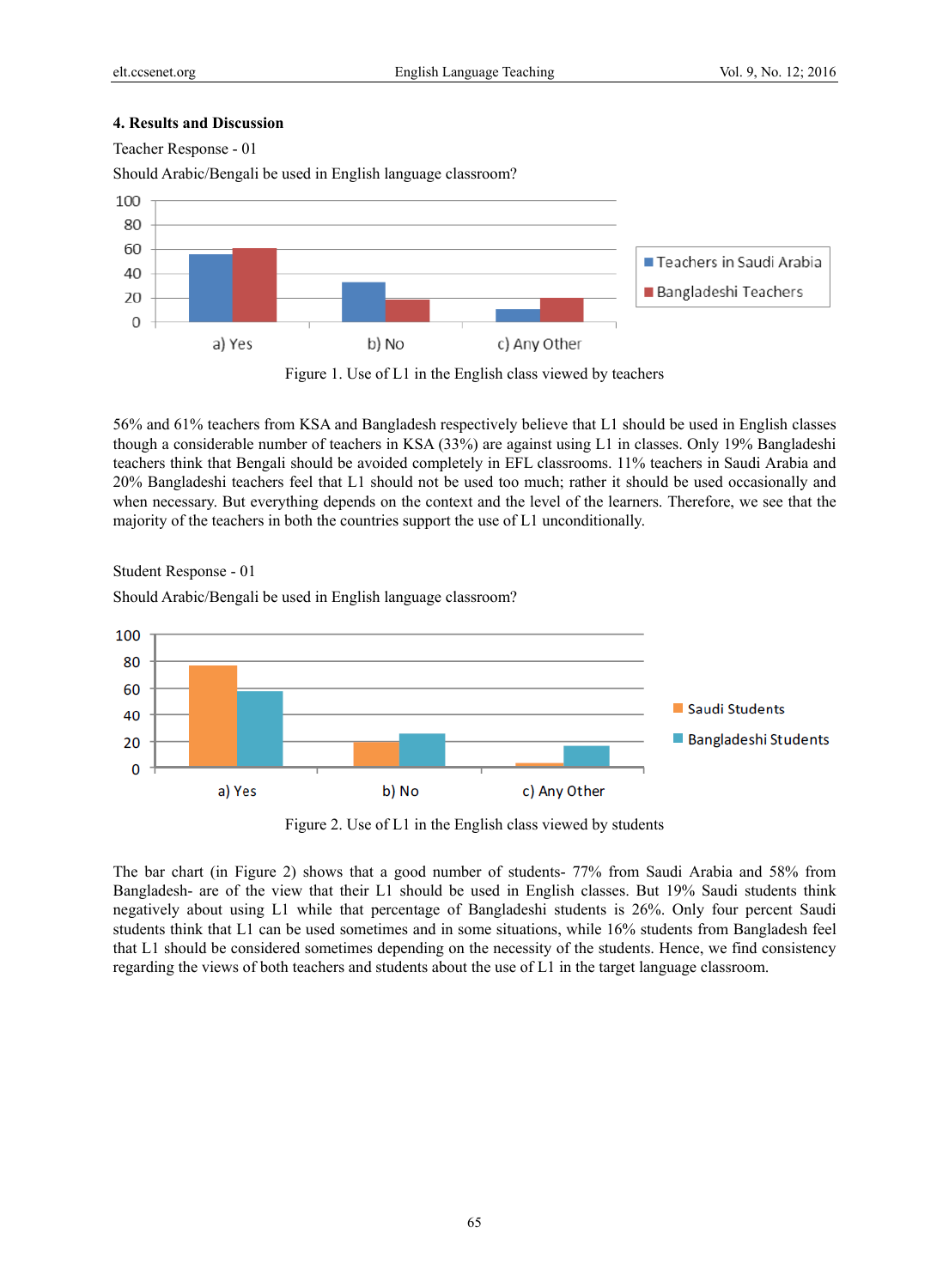How often do you think Arabic/Bengali should be used in English language classroom?



Figure 3. Frequency of L1 use viewed by teachers

The line chart (in Figure 3) shows that only six percent Bangladeshi teachers think that L1 should *never* be used in English language classroom though this percentage gets almost doubled in case of the teachers from Saudi Arabia and it is 11%. To 39% teachers from KSA, L1 can be used *very rarely* in English language classroom and it is only 27% Bangladeshi teachers who think the same. But a very good number of teachers from both the countries - 50% Saudi and 67% Bangladeshi - agree that L1 can be used *sometimes* in classroom though none from these two countries think that L1 should be used *frequently*. The findings here suggest that majority of the teachers disfavors the two extreme paradigms of L1 use - *never* and *frequently*. Rather they supported the moderate use (*sometimes*) of L1 depending on the occasion, context, level and necessity of the learners.

Student Response – 02

How much do you think Arabic/Bengali should be used in English language classroom?



Figure 4. Amount of L1 use viewed by students

The chart (in Figure 4) shows that only few students from both Saudi Arabia and Bangladesh do not like their L1 to be used at all in English classes and it is only six and ten percent respectively. But a great percentage of students - 64% Saudi and 71% Bangladeshi - have a liking for L1 to be used *sometimes* in English class. Though 23% Saudi students prefer the use of L1 *a little*, it is only 19% in case of Bangladeshi students. Surprisingly, none of the Bangladeshi students want their L1 *a lot* and only seven percent Saudi students like *a lot.* The findings here reveal that the students are in favor of the judicious and purposeful use of the L1 and against the excessive use of it. They also have the feel that they need the optimal exposure to the target language in the class, but complete avoidance of the use of L1 may impede their learning.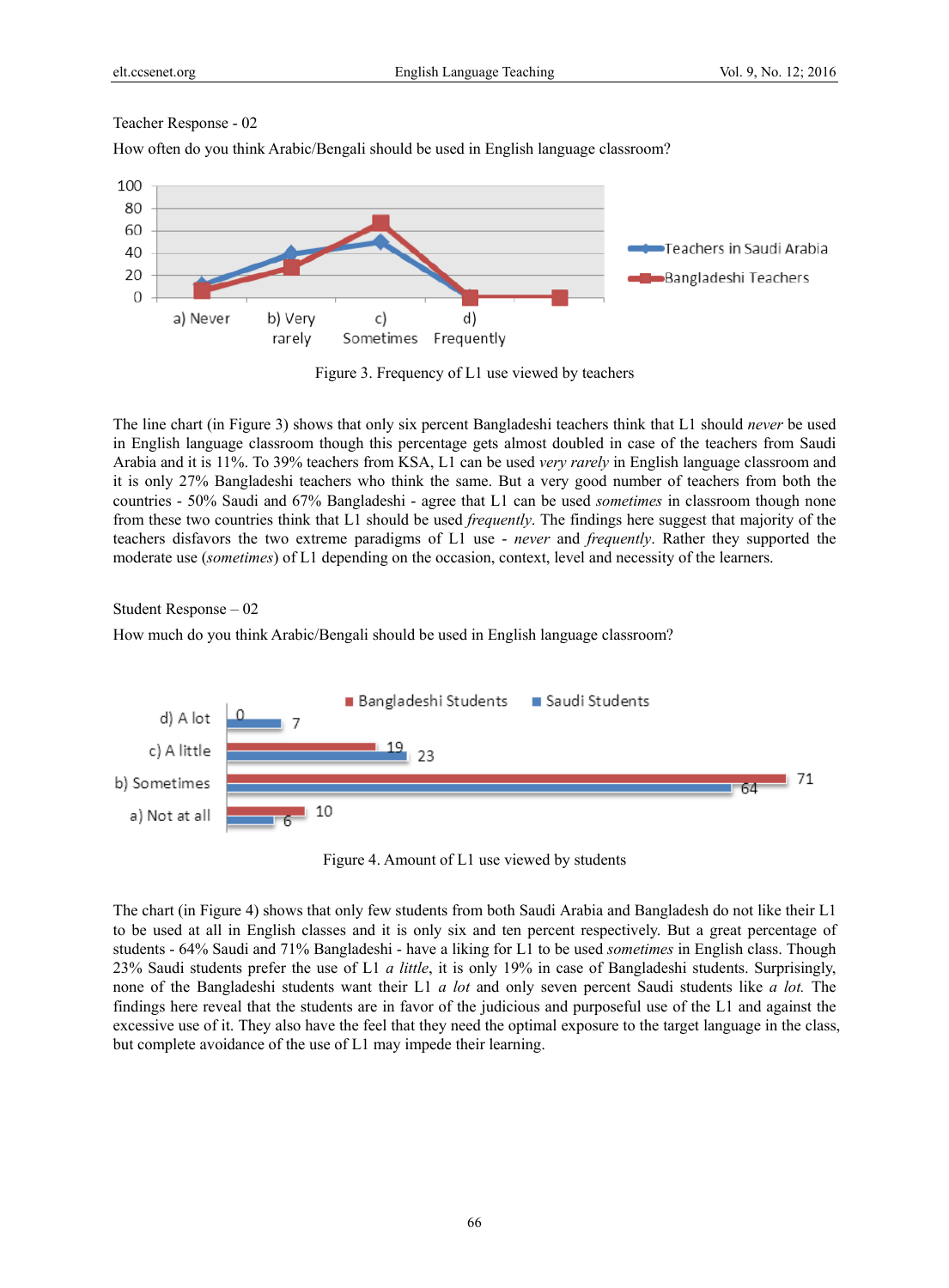If you prefer the use of L1 (Arabic/Bengali) in English class, why? (You can choose more than one option.)

| Options                                                   | Teachers in Saudi Arabia Bangladeshi Teachers |     |
|-----------------------------------------------------------|-----------------------------------------------|-----|
| a) It aids comprehension greatly.                         | 48%                                           | 59% |
| b) It is less time-consuming.                             | 28%                                           | 23% |
| c) It helps students feel more comfortable and confident. | 56%                                           | 42% |
| d) It helps to manage behavioral issues.                  | 22%                                           | 17% |
| e) It helps to establish rapport with the students.       | 24%                                           | 30% |

Table 1. Reasons for L1 use viewed by teachers

Table 1 shows that majority of the teachers from both Bangladesh and KSA prefer the use of L1 of learners in their classes with an aim to helping students comprehend everything clearly and lucidly, and making students feel more comfortable and confident. In this regard, we can recall the input hypothesis by Krashen (1985) which implies that an important factor for acquisition of another language is comprehensible input and the affective filter hypothesis asserts that acquirers of a language will filter or block out the target language if they become tense, angry, or bored. According to Meyer (2008), comprehension of the classroom environment leads to lower affective filters. The students' L1 can assist in making the classroom a more comprehensible place and help lower affective filters.

Some teachers also use L1 of learners as it helps to establish rapport with the students, to deal with behavioral issues for classroom management, and for being less time-consuming. Mee-Ling (1996) recalls Lin's (1990) and Pennington's (1995) findings that Cantonese (L1) was used to keep discipline and draw pupil's attention in EFL classrooms.

Student Response – 03

If you prefer the use of L1 (Arabic/Bengali) in English class, why? (You can choose more than one option.)

| Table 2. Reasons for L1 use viewed by students |  |  |  |
|------------------------------------------------|--|--|--|
|                                                |  |  |  |

| <b>Options</b>                                                                     | Saudi<br><b>Students</b> | <b>Bangladeshi</b><br><b>Students</b> |
|------------------------------------------------------------------------------------|--------------------------|---------------------------------------|
| a) It aids comprehension greatly.                                                  | 59%                      | 64%                                   |
| b) It helps me to share my experience and knowledge with the peers/teachers.       | 17%                      | 19%                                   |
| c) It makes me feel at ease, comfortable and less stressed.                        | 47%                      | 40%                                   |
| d) It helps me express myself when I do not have the appropriate English<br>words. | 31%                      | 27%                                   |

In Table 2, it is clear that most of the students from both Saudi Arabia and Bangladesh prefer L1 to be used as a facilitating tool to comprehend the lesson greatly. Many students also think that L1use in the classroom puts them at ease, comfortable, less stressed, and helps them minimize the affective factors related to learning.

A considerable number of students use L1 when they share their own experiences and knowledge with peers and teachers. This view goes parallel with Meyer (2008) who quotes Schweers (1999) saying that in a case where the instructor is a native speaker of the L2, students can better identify with them if the instructor speaks the students' L1, thus showing that the instructor respects and values the student's mother tongue. Therefore, in the classroom teachers must be aware that to create a favorable, non-threatening, and student friendly socio-psychological environment for the EFL learners, we must respect and acknowledge the culture and the language of the learners and sometimes we should allow them to converse, discuss in group works in their own language. This table also depicts that a good number of students take recourse to L1 when they have limited vocabulary and hardly find any words to express their ideas in English.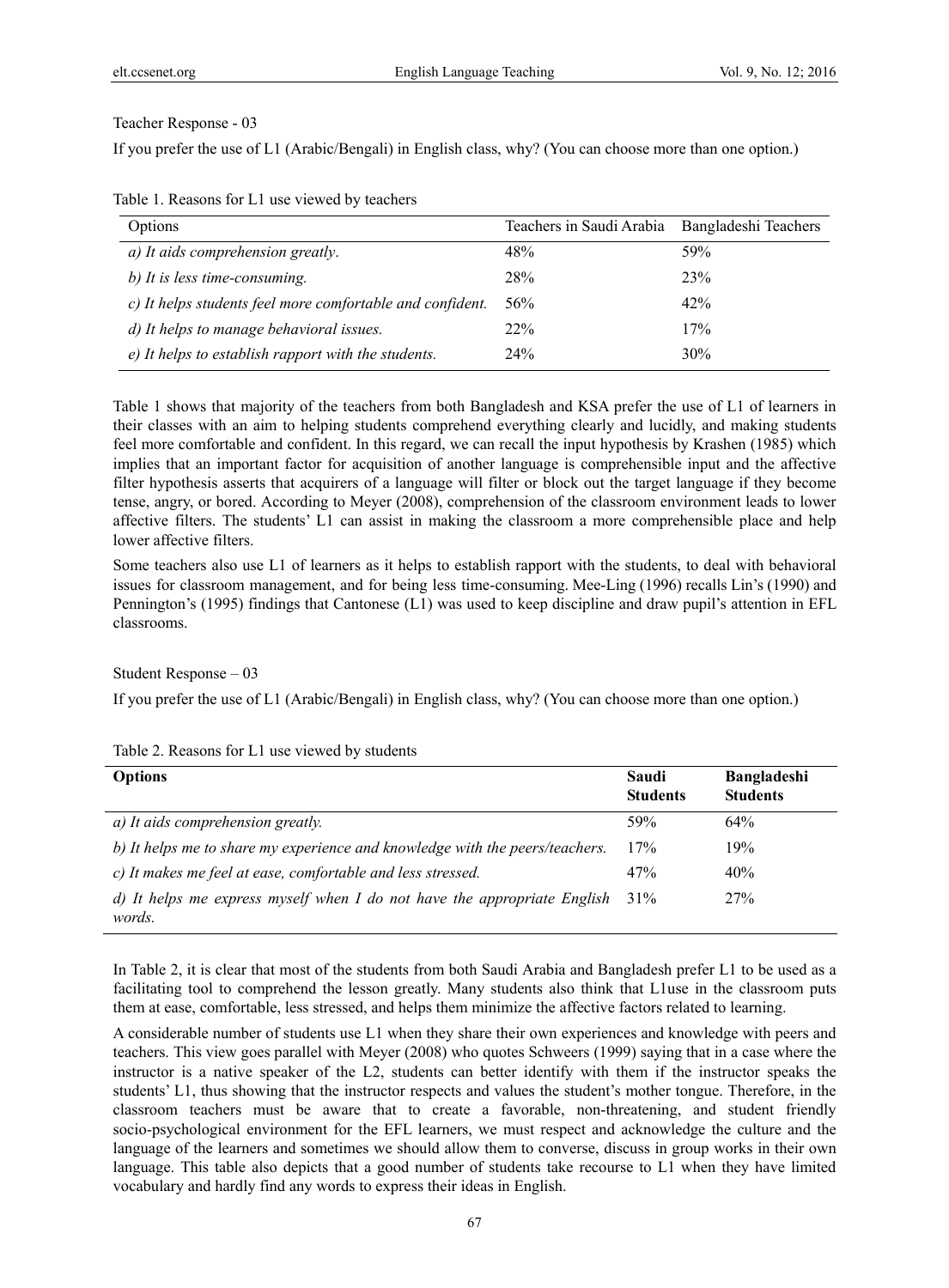If your answer for question no. 1 is (a) or (c), when do you think it is appropriate to use Arabic/Bengali in English Class? (You can choose more than one option.)

| <b>Options</b>                                 | <b>Teachers in Saudi Arabia</b> | <b>Teachers in Bangladesh</b> |
|------------------------------------------------|---------------------------------|-------------------------------|
| a) to explain difficult concepts               | 45%                             | 47%                           |
| b) to joke around and make fun in the class    | 28%                             | 14%                           |
| c) to check for comprehension                  | 22%                             | 19%                           |
| d) to explain complex grammar points           | 45%                             | <b>39%</b>                    |
| e) to give instructions                        | 17%                             | 17%                           |
| f) to carry out small group work               | $11\%$                          | 9%                            |
| g) to define new and abstract vocabulary items | 39%                             | 41%                           |
| h) to compare and contrast between L1 and      | 18%                             | 21%                           |
| TL while teaching different features of TL     |                                 |                               |

Table 3. Occasions of L1 use viewed by teachers

This table (Table 3) shows that majority of the teachers from both Bangladesh and KSA prefer using L1 in their classes when they need to explain difficult concepts and complex grammar points. A great percentage of teachers take recourse to L1 while explaining abstract vocabulary items. This view goes with the idea of 'transfer' in the Interlanguage theory where 'positive transfer' is very obvious in L2 vocabulary learning.

The above table also reveals that L1 is often used when the teachers want to check whether students have understood the lesson or not. A good number of teachers use it to joke around and to give instructions. In this regard, Jeremy Harmer (2007) rightly mentions, "once we have given instructions for an activity, for example, we can ask students to repeat the instructions back to us in the  $L1$  – and this will tell us whether they have understood what they have to do" (Harmer, 2007, p. 39). Jim Scrivener (2009) also shares the same view and points out that "when learners read an article or short story, sometimes ask them to summarize it orally in L1. This can reveal interesting insights about what learners have understood or misunderstood" (Scrivener, 2009, p. 309).

The table also sheds some light on the teachers' inclination to L1 use in making comparison and contrast between L1 and FL/TL while teaching different features of FL/TL. According to Harmer (2007) when teaching pronunciation, it is often useful if students can find an equivalent sound in the L1 for the English one they are trying to produce. We may want to explain to them how English has two different sounds where the L1 does not make such a distinction (e.g. /b/ and /v/ for Spanish speakers, /l/ and /r/ for Japanese speakers).

#### Student Response - 04

If your answer for question no. 1 is (a) or (c), when do you want your teacher to use or to allow you to use Arabic/Bengali in English Class? (You can choose more than one option.)

|  |  |  |  | Table 4. Occasions of L1 use viewed by students |  |
|--|--|--|--|-------------------------------------------------|--|
|--|--|--|--|-------------------------------------------------|--|

| <b>Options</b>                                                               | Saudi<br><b>Students</b> | <b>Bangladeshi</b><br><b>Students</b> |
|------------------------------------------------------------------------------|--------------------------|---------------------------------------|
| a) to comprehend difficult concepts                                          | 48%                      | 60%                                   |
| b) to ask peers/teachers for clarification                                   | 23%                      | 15%                                   |
| c) to understand complex grammar points                                      | 28%                      | 28%                                   |
| d) to understand instructions                                                | 18%                      | 16%                                   |
| $e$ ) to understand/remember new vocabulary items (e.g. some abstract words) | <b>29%</b>               | 26%                                   |
| $f$ to communicate with and help each other in group work                    | 17%                      | 14%                                   |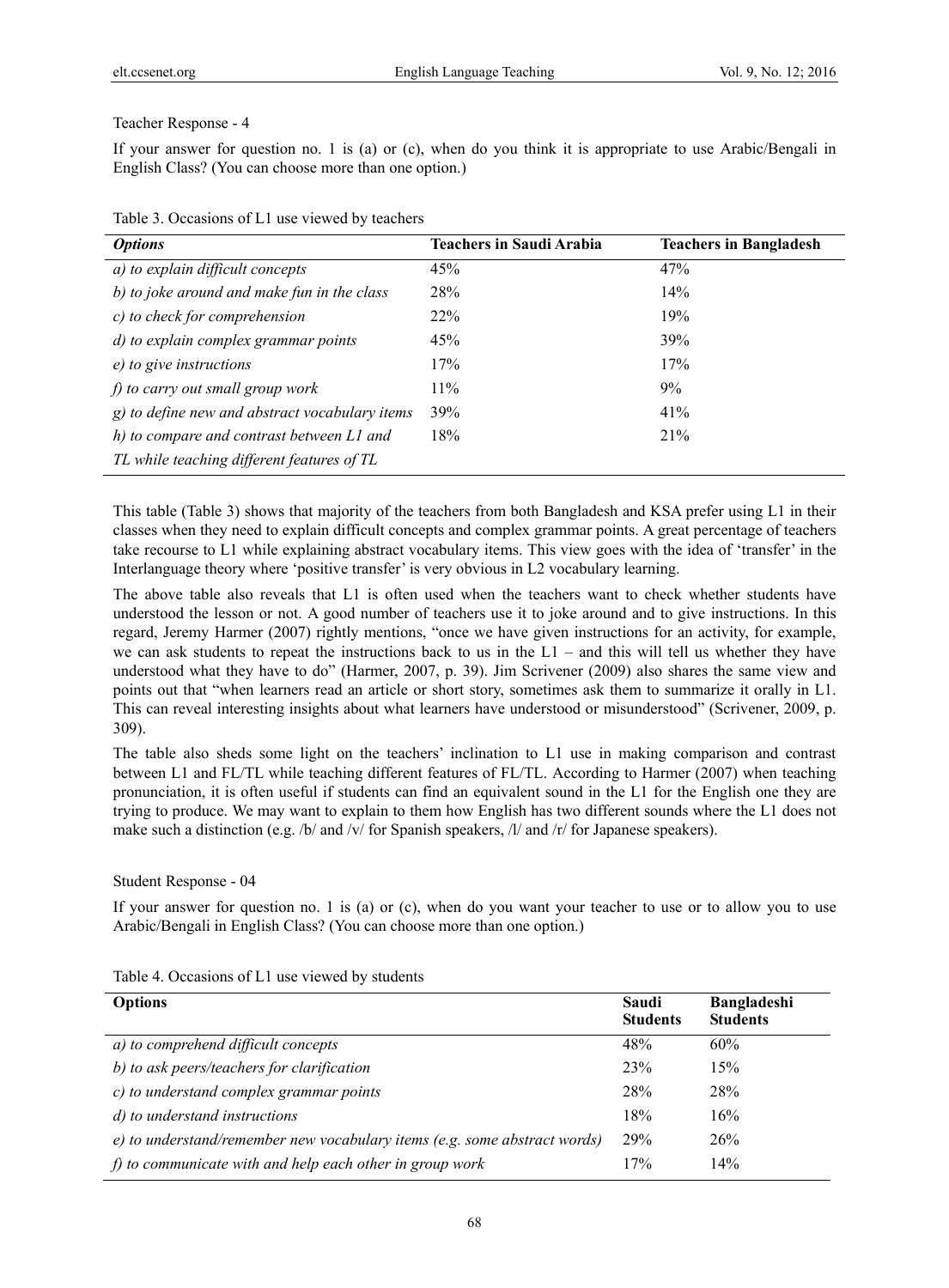It is clear in Table 4 that students from both Saudi Arabia and Bangladesh prefer the use of L1 mostly to understand the difficult concepts and new vocabulary items better. A good number of students prefer it because they want to understand the instructions completely. Some students prefer L1 to be used for communication purpose among peers or with teachers for clarification and for helping each other in group work.

## Teacher Response - 5

If your answer for question no. 1 is (a) or (c), please explain how Arabic/Bengali can be used fruitfully to facilitate the teaching and learning of English language.

|                                                                                                                                                                                                                                                                                                                                                                                                                                                                                                                                                                                                                                                                                                                                                                                                                                                                                                                       | <b>Teachers from Bangladesh</b>                                                                                                                                                                                                                                                                                                                                                                                                                                                                                                                                                                                                                                                                                                                                                                                                                                                                                                                         |
|-----------------------------------------------------------------------------------------------------------------------------------------------------------------------------------------------------------------------------------------------------------------------------------------------------------------------------------------------------------------------------------------------------------------------------------------------------------------------------------------------------------------------------------------------------------------------------------------------------------------------------------------------------------------------------------------------------------------------------------------------------------------------------------------------------------------------------------------------------------------------------------------------------------------------|---------------------------------------------------------------------------------------------------------------------------------------------------------------------------------------------------------------------------------------------------------------------------------------------------------------------------------------------------------------------------------------------------------------------------------------------------------------------------------------------------------------------------------------------------------------------------------------------------------------------------------------------------------------------------------------------------------------------------------------------------------------------------------------------------------------------------------------------------------------------------------------------------------------------------------------------------------|
| <b>Teachers from Saudi Arabia</b><br>Omission of the subject of a sentence in<br>English language among the Arab learners is an<br>influence of Arabic syntax. Therefore, with the help of<br>Arabic a teacher can compare the syntax of L1 and L2,<br>which eventually helps learners overcome this<br>problem.<br>Arabic meanings of some key words related<br>to their lessons can be given to make their lessons<br>clear to them. Some instructions can be given in<br>Arabic to make the class more interactive.                                                                                                                                                                                                                                                                                                                                                                                                | A teacher can use Bengali in English class<br>$\bullet$<br>fruitfully to:<br>1. explain difficult places/issues that would save time,<br>2. explain exam/quiz/assignment instruction,<br>relationship/differences<br>$\mathcal{E}$<br><b>Show</b><br>the<br>between<br>English/Bangla expression, sentence construction, cultural<br>variation etc.<br>In my case, I always feel that language teachers<br>should mix and switch between the target language and<br>learners' native language to make the discussion lively,<br>enjoyable as well as effective. Of course, the teacher has                                                                                                                                                                                                                                                                                                                                                              |
| Especially with beginners, L1 can be used<br>sometimes to convey the message when it is difficult<br>for learners to understand the gestures and signs used<br>by the teacher. Sometimes students like to give the<br>Arabic meaning of words that are newly explained to<br>them just to confirm that they got the correct meaning.<br>If needed, Arabic can be used in the<br>classroom in order to explain some<br>difficult<br>grammatical structures or rules.<br>First, vocabulary should be made clear in<br>Arabic. Second, some difficult and complex sentences<br>can be translated. Moreover, translating some<br>instructions and questions can be helpful in some<br>cases.<br>If Arabic is used in parallel with English, it<br>will help students to understand better the lesson. They<br>feel more comfortable using their mother tongue. They<br>don't feel that they are in a strange environment. | to be alert to be able to find out when and to what extent<br>Bengali could be used.<br>A teacher should at first deliver lecture in English<br>and later he should switch to Bengali for making students<br>understand the same lecture. If students have high<br>proficiency level of English, the rate of using Bengali<br>should be decreased and in the course of time, there<br>should be no use of Bengali in the class.<br>Language teachers can use Bengali in English<br>classrooms for explaining any grammatical item or<br>teaching vocabulary to make the item or the new<br>vocabulary more comprehensible to the learners.<br>In order to explain complex grammar topics,<br>Bengali helps a lot as it lessens the anxiety level of the<br>students. Moreover, use of Bengali in the English<br>classroom makes the lesson go<br>language<br>smooth,<br>especially in a class of students having mixed level of<br>language competence. |

### Table 5. How to use L1 fruitfully in EFL classroom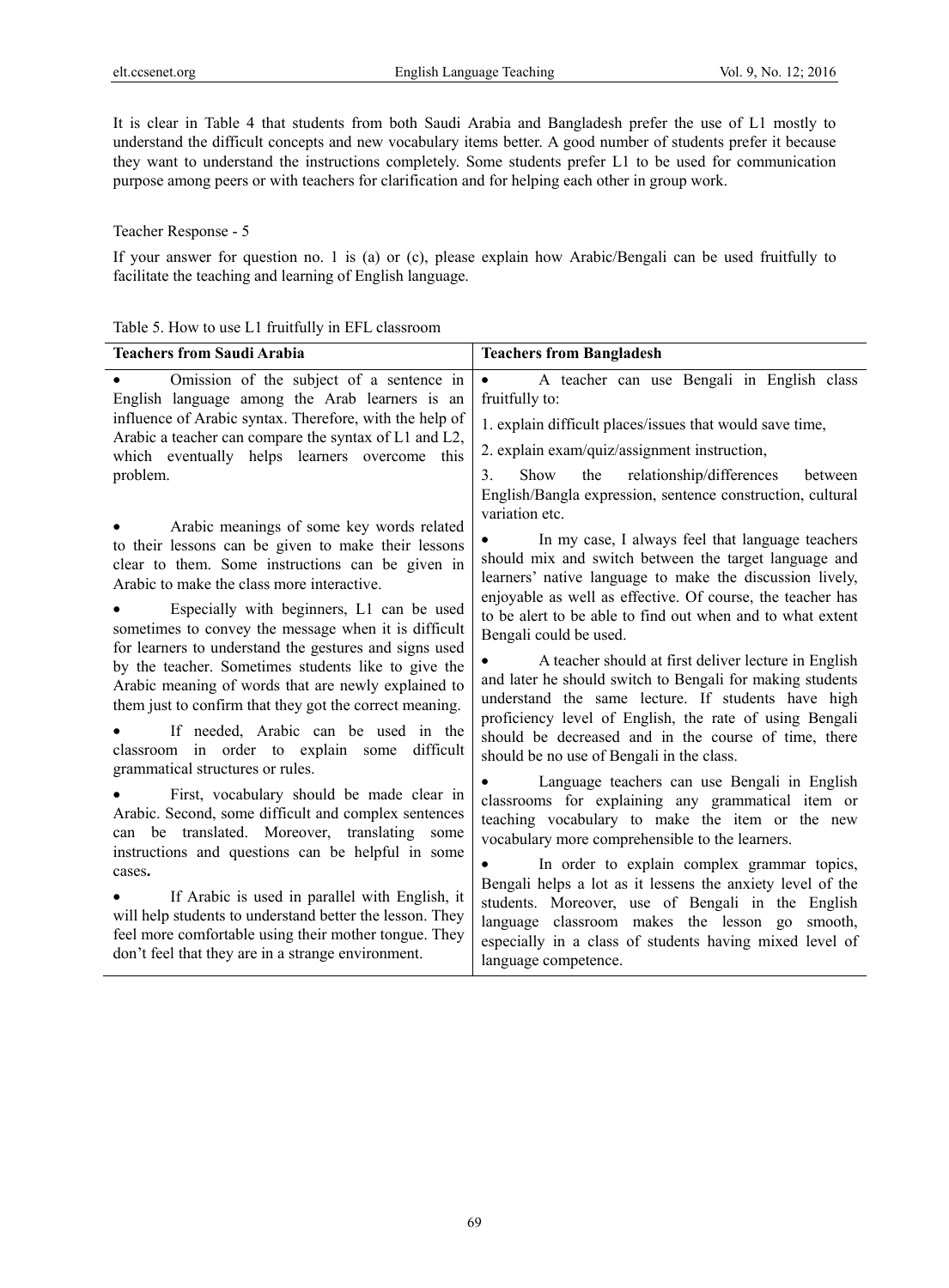Please give two suggestions or comments regarding the use (or the avoidance) of L1 (Arabic/Bengali) in the English class.

Table 6. Suggestions given by teachers

| Explanation of abstract lexical items often<br>$\bullet$<br>requires the teacher to depend on Arabic, as<br>dictionary definitions or examples may not always<br>suffice. Arabic can also simplify the explanation of<br>complex grammar points. However, avoiding L1<br>(Arabic) in an English class is always a better idea,<br>as it helps learners infer or guess meanings from<br>of Bengali.<br>context.<br>Minimal use of Arabic (for the beginners)<br>might be conducted in the EFL classes as a<br>etc.<br>scaffolding tool.<br>Native teachers (Saudi) should avoid the<br>for some specific purposes.<br>frequent use of Arabic in their classes.<br>In case of using Arabic language, the<br>teacher should be aware that too much use of Arabic<br>Bengali.<br>could affect English class negatively as it reduces<br>the scope of learning new vocabulary, grammatical<br>rules etc.<br>We should not encourage frequent use of | A monolingual English class is unrealistic<br>and bound to fail. It is unrealistic because, from my<br>experience, it does not work. It works much better<br>when some Bengali is used because certain concepts                                                                                                                                                                                                                                                                                                                                                                                                                                                                                  |
|------------------------------------------------------------------------------------------------------------------------------------------------------------------------------------------------------------------------------------------------------------------------------------------------------------------------------------------------------------------------------------------------------------------------------------------------------------------------------------------------------------------------------------------------------------------------------------------------------------------------------------------------------------------------------------------------------------------------------------------------------------------------------------------------------------------------------------------------------------------------------------------------------------------------------------------------|--------------------------------------------------------------------------------------------------------------------------------------------------------------------------------------------------------------------------------------------------------------------------------------------------------------------------------------------------------------------------------------------------------------------------------------------------------------------------------------------------------------------------------------------------------------------------------------------------------------------------------------------------------------------------------------------------|
|                                                                                                                                                                                                                                                                                                                                                                                                                                                                                                                                                                                                                                                                                                                                                                                                                                                                                                                                                | can be made clearer in learners' native language. In<br>other words, comprehension is facilitated by the use                                                                                                                                                                                                                                                                                                                                                                                                                                                                                                                                                                                     |
|                                                                                                                                                                                                                                                                                                                                                                                                                                                                                                                                                                                                                                                                                                                                                                                                                                                                                                                                                | Usage of L1/L2 mostly depends on who is<br>learning, who is teaching, time limit vs. content size,                                                                                                                                                                                                                                                                                                                                                                                                                                                                                                                                                                                               |
| Arabic in the classroom. Arabic should be used for<br>comprehension only, not to make them dependent<br>on translation method.<br>Arabic language should be used very<br>they feel it is useful.<br>rarely in the English language class.<br>Teachers should motivate the students to<br>language classrooms.<br>use (speak/write) English in different situations.<br><b>Teachers</b><br>Students should be encouraged to express<br>feelings and participate in classroom<br>their<br>discussion. Though they speak more Arabic in the<br>deciding to use $L1$ .<br>beginning, they will have more scopes to speak and<br>learn English in the end.                                                                                                                                                                                                                                                                                          | Bengali can be used in an English class only<br>Students should be reminded that they should<br>try to use English mostly in the class and avoid<br>Give students confidence and motivation by<br>saying that they must try to speak in English not only<br>in class but also everywhere, but for difficult concepts<br>they can switch to Bengali in class.<br>If content is important to teach within a<br>limited amount of time, Bengali can be used.<br>Language teachers can use Bengali when<br>They should avoid using it always in<br>should<br>consider<br>students'<br>proficiency levels, learning styles, capabilities, needs<br>and purposes of learning the target language while |

#### **5. Implications Drawn from the Study**

In order to aid and facilitate the EFL teaching/learning process with the help of first language, there are certain implications for the teachers, which can be drawn from the current research study.

 $\bullet$  The use of L1 is justified when the comprehension of the lesson (e.g. difficult concepts) or some items (e.g. complex grammar points) of TL is more important than the exposure to TL itself. For instance, some Arab students frequently omit verb *to be* and auxiliary *do* in making English sentences since verb *to be* and auxiliary *do* do not have any place in Arabic sentences. These differences result in errors such as *I student*, *Where you go?*  etc. Therefore, with the help of Arabic a teacher can explain these types of grammatical rule clearly to the learners and help them to overcome their mistakes.

 L1 can be used as an effective pedagogical tool to make comparisons and contrasts between L1 and TL while teaching different features of TL to the students. Thus L1 can be a useful resource for 'positive transfer' when the teacher identifies similar components between L1 and TL. For example, some Bengali EFL learners pronounce Bengali bilabial plosive /pʰ/ like English labio-dental fricative /f/. However, the bilabial English plosive  $/p$  has an equivalent allophone  $[p<sup>h</sup>]$  when it is aspirated in the initial position of a word. This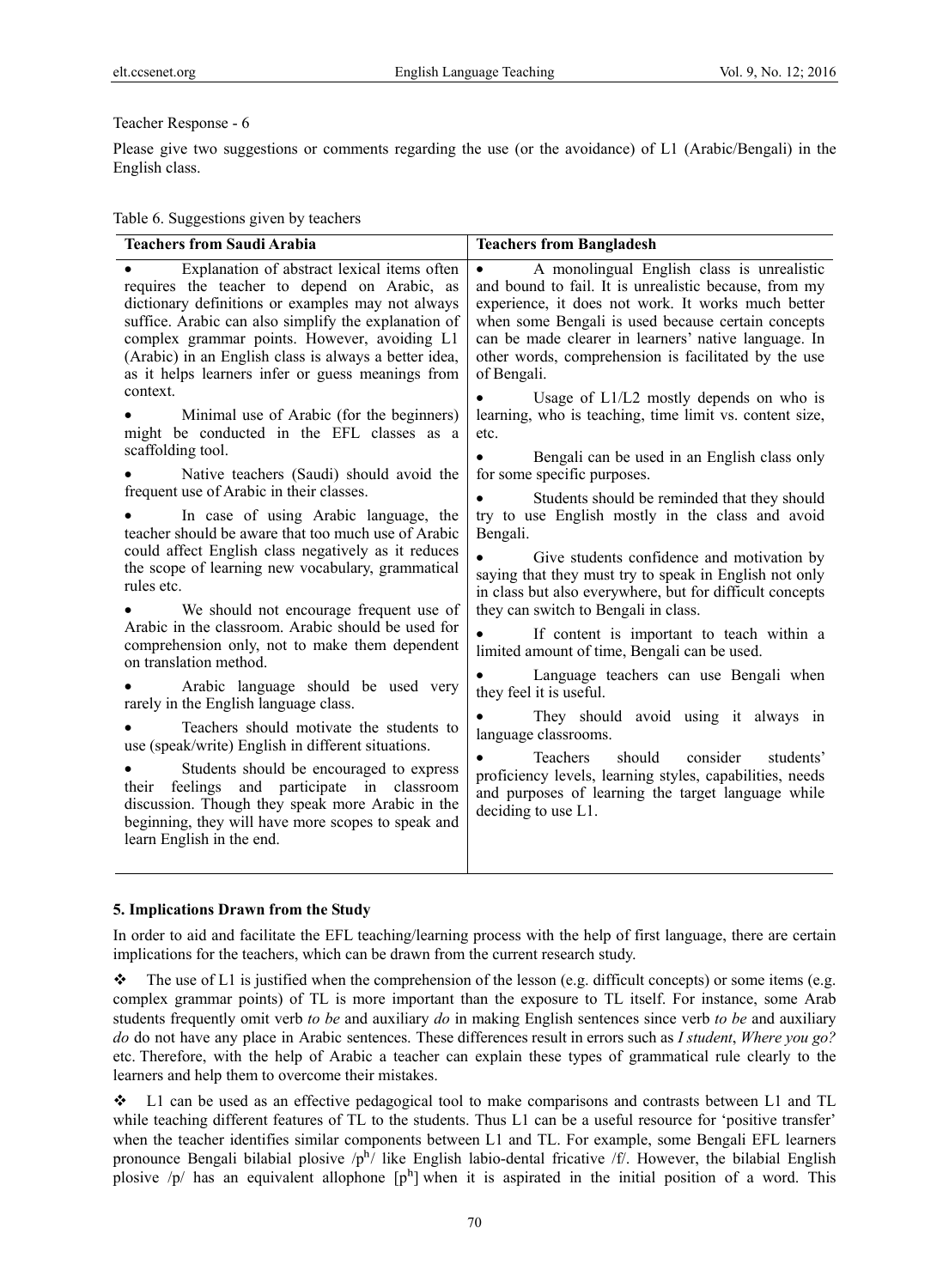identification can help the Bengali EFL learners to overcome their confusion between  $/p<sup>h</sup>/$  and  $f/$  and to pronounce the English allophone  $[p^h]$ . In the same way, teachers can also mention students' L1 by 'contrastive analysis' to prevent their 'negative transfer' and to give feedback on their mistakes on pronunciation, syntax and many other grammar points of TL. For instance, adjectives in Arabic follow the noun they qualify whereas the construction of an English noun phrase is vice-versa.

| Arabic  | Madinat (city) |                       | Jameela (beautiful) |  |
|---------|----------------|-----------------------|---------------------|--|
|         | noun           |                       | adjective           |  |
| English | beautiful      | <b>C<sub>1</sub>t</b> |                     |  |
|         | noun           | adjective             |                     |  |

This leads many Arab students to making word order mistakes in written or spoken English as when they say *'a city beautiful'* (madinat jameela) instead of 'a beautiful city'.

 $\triangle$  A teacher should first try to convey the meaning of new and abstract lexical items, and explain difficult concepts through action and demonstration. If he fails to communicate the meaning or make the students comprehend, he can use learners' L1 since comprehension is the prime importance of any lesson. Moreover, the use of L1 is recommended if the teacher has to cover vast content within a limited amount of time.

 $\bullet$  The proficiency level of learners is an important issue to be considered in language teaching and learning. Some participant teachers opined that moderate use of L1 should be allowed for the less proficient learners to make the class interactive and to ensure student participation and comprehension. Initially, many learners may lack in enough and appropriate vocabulary items and expressions to convey themselves, participate in the classroom discussions or ask their teachers for clarification. In those cases, L1 can play the role of a scaffolding tool for them and the switch between L1 and TL/FL can create an effective learner-centered classroom. However, gradually L1 should be replaced by the target language once the learners achieve an advanced level of proficiency.

 From an affective perspective, language learning for many learners is full of anxiety and stress. Hence, the teacher can give students confidence and motivation by saying that they must try to use the target language, but for difficult concepts they can switch to L1 in the class. There should also be flexibility of L1 use in group work, checking for comprehension, asking questions and for other communication purposes.

 $\bullet$  L1 is justified to be used particularly when the teacher needs to build rapport with the students so that they feel less alienated and more connected, and at the same time to compromise or negotiate disciplinary and other management circumstances. In the classroom, noise and indiscipline may occur when pupils are unclear of what to do, when the task is too easy or too difficult, or when the class size is big. In these cases, the teacher needs L1 for its immediate effect in order to minimize the noise or indiscipline during the task.

 The use of L1 must be moderate and judicious in EFL classes. The teacher should not use it always so that the students become dependent on their L1instead of practicing the TL. It is important that the major medium of instruction must be the target language and the learners should be given as much exposure as possible to the target language input during limited class time. The students ought to be made familiar with the target language with its pronunciation, structural, socio-cultural and semantic contents to learn clearly and appropriately different contours of the target language. Therefore, the teacher has to be alert not to use the L1 very frequently.

## **6. Conclusion**

The present study has revealed the frequency, amount, reasons, occasions, and ways of L1 use in EFL classrooms. In this study, some teachers both in Saudi Arabia and in Bangladesh consider the role played by L1 in the EFL classes as supportive and facilitating, and if L1 is not properly used, it may hinder learning of a foreign language. They are of the view that the use of the FL should be maximized whenever possible and the primary role of L1 is to supply scaffolding to lower affective filters by making the FL and the classroom environment comprehensible. The chief medium of communication has to remain, no doubt, English only. As with any other classroom technique, the use of the mother tongue is only a means to the end of improving learners' foreign language proficiency. Based on our findings, we therefore, advocate here for the principled, guided, and purposeful use of L1 since the unguided use and the randomized practice of the students' L1 may impede the achievement of expected outcomes in foreign language teaching and learning.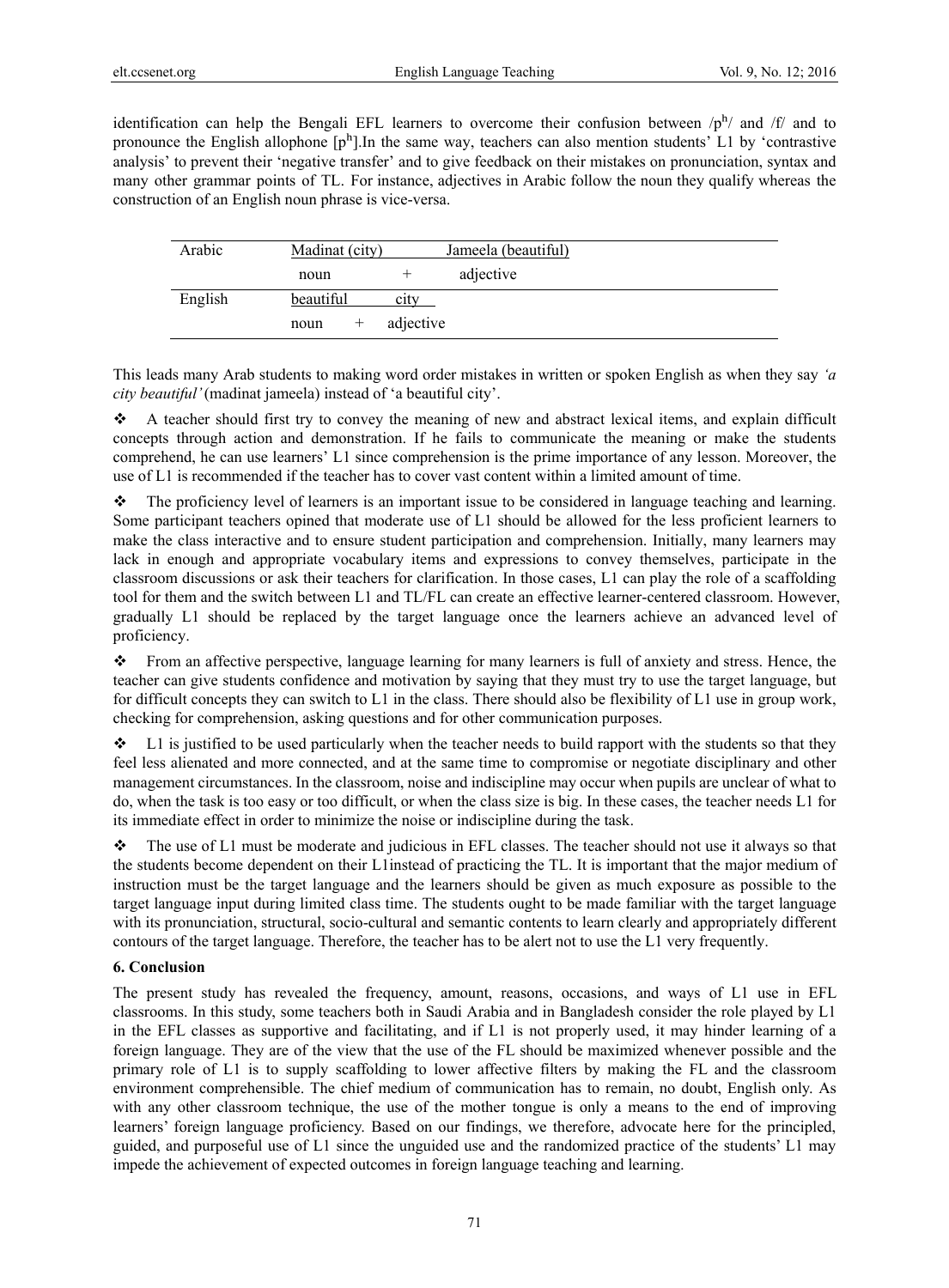#### **References**

- Alkadasy, S. A. (2008). *The use of the mother tongue (Arabic) in teaching English at the first level of secondary schools in Taiz* (Unpublished master's thesis). Taiz University, Taiz, Yemen.
- Auerbach, E. (1993). Re-examining English Only in the ESL Classroom *.TESOL Quarterly, 27*(1), 9-32. http://dx.doi.org/10.2307/3586949
- Cook, V. (2001). Using the first language in the classroom*. The Canadian Modern Language Review, 57*(3), 402-23. http://dx.doi.org/10.3138/cmlr.57.3.402
- Creswell, J. W. (2008). *Educational research: planning, conducting, and evaluating quantitative and qualitative Research (*3rd ed.). Upper Saddle River, NJ: Pearson Education.
- Ferrer, V. (2002). The Mother Tongue in The Classroom: Cross-linguistic Comparisons, Noticing and Explicit Knowledge.
- Gabrielatos, C. (2001). L1 use in ELT: Not a skeleton, but a bone of contention. A response to Prodromou. *TESOL Greece Newsletter, 70*, 6-9.
- Harmer, J. (2007). *How to Teach English*. Pearson Education Limited.
- Inbar-Lourie, O. (2010). English only? The linguistic choices of teachers of young EFL learners. *The International Journal of Bilingualism, 14*(3), 351-367. http://dx.doi.org/10.1177/1367006910367849
- Kim Anh, K. H. (2010). Use of Vietnamese in English language teaching in Vietnam: Attitudes of Vietnamese university teachers. *English Language Teaching Journal, 3*(2), 119-128.
- Krashen, S. (1982). *Principles and practice in second language acquisition.* Oxford: Pergamon Press.
- Krashen, S. (1985). *The input hypothesis: Issues and implications*. New York: Longman.
- Krashen, S., & Terrel, T. (1983). The *Natural Approach*: *Language Acquisition in the Classroom*. Oxford: Pergamon.
- Leeming, P. (2011). Japanese high school students' use of L1 during pair-work. *International Journal of Applied Linguistics, 21*(3), 360-382. http://dx.doi.org/10.1111/j.1473-4192.2011.00284.x
- Lin, A. M. Y. (1990). *Teaching in two tongues: Language alternation in foreign language classrooms*. Washington, DC: ERIC Clearinghouse on Languages and Linguistics. http://dx.doi.org/10.5353/th\_b3120934
- Lai, M. L. (1996). *Using the l1 sensibly in English language classrooms*. *Journal of Primary Education, 6*(1&2), 91-99.
- Meyer, H. (2008). The pedagogical implications of L1 use in the L2 classroom. *Maebashi Kyoai Gakuen College Ronsyu, 8*, 147-159.
- Pennington, M. C. (1995). Pattern and variation in the use of two languages in the Hong Kong secondary English class. *RELC Journal, 26*, 80-105. http://dx.doi.org/10.1177/003368829502600205
- Qian, X., Tian, G., & Wang, Q. (2009). Code switching in the primary EFL classroom in China Two case studies. *System, 37*(4), 719-730. http://dx.doi.org/10.1016/j.system.2009.09.015
- Richards, J. C., & Rodgers, T. S. (2001). Approaches *and Methods in Language Teaching*. Cambridge: Cambridge University Press. http://dx.doi.org/10.1017/CBO9780511667305
- Ringbom, H. (1987). *The role of first language in foreign language acquisition*. Clevedon: Multilingual Matters.
- Sali, P. (2014). An analysis of the Teachers' use of L1 in Turkish EFL classrooms. *System, 42*(1), 308-318. http://dx.doi.org/10.1016/j.system.2013.12.021
- Schweers, W. J. R. (1999). Using L1 in the L2 classroom. *English Teaching Forum, 37*(2), 6-13.
- Scrivener, J. (2009). *Learning teaching: The Essential Guide to English Language Teaching.* Macmillan Books for Teachers.
- Selinker, L. (1972). Interlanguage. *International Review of Applied Linguistics, 10*, 209-241. http://dx.doi.org/10.1515/iral.1972.10.1-4.209